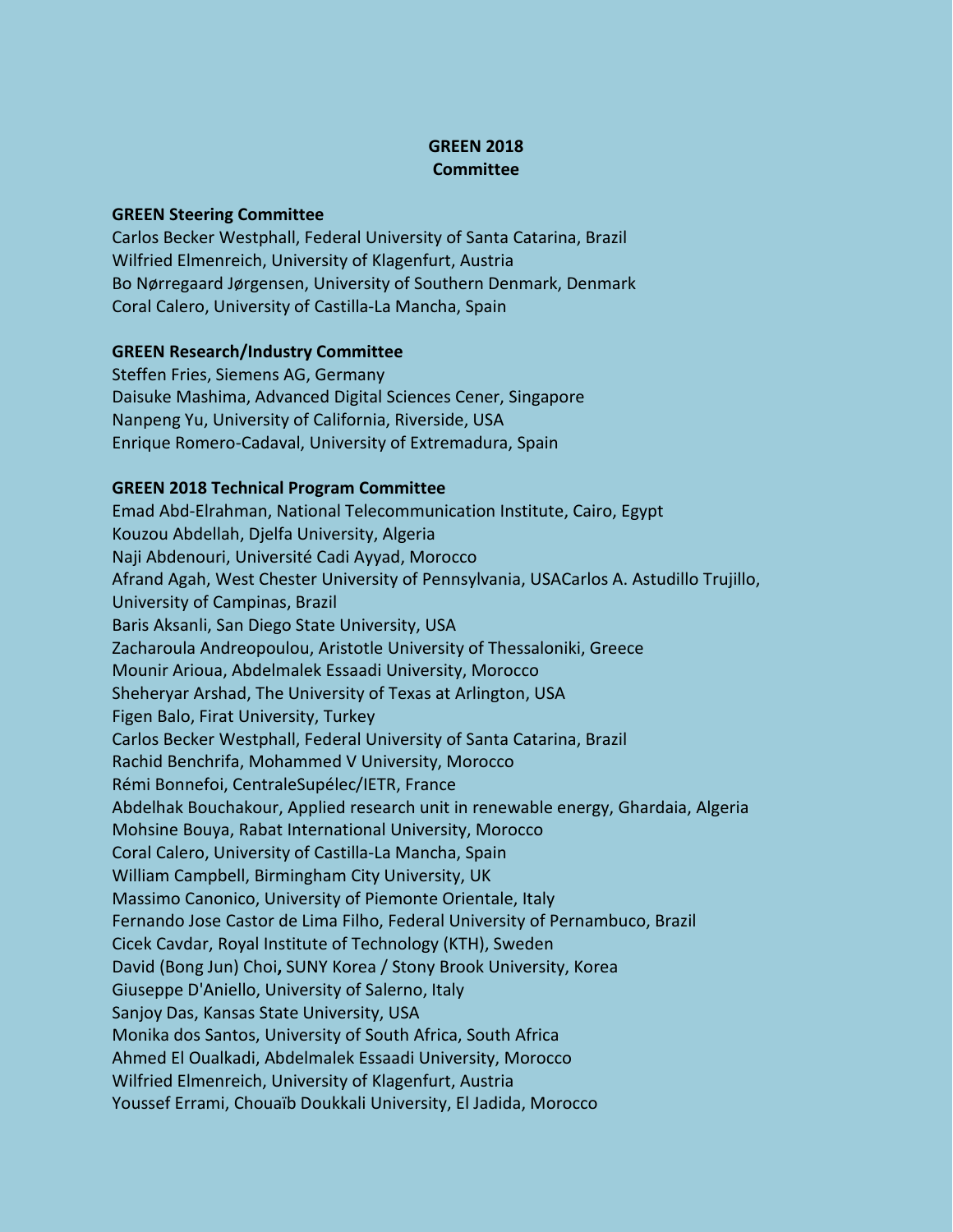Steffen Fries, Siemens AG, Germany Song Fu, University of North Texas, USA Saurabh Garg, University of Tasmania, Australia Arnob Ghosh, Purdue University, USA Chris Gniady, University of Arizona, USA Tong Guan, SUNY at Buffalo, USA Marco Guazzone, University of Piemonte Orientale, Italy Burhan Gulbahar, Ozyegin University, Turkey Poria Hasanpor, KTH Royal Institute of Technology, Sweden Jianhui Hu, Shanghai Jiao Tong University, China Song Huang, University of North Texas, USA Ali Hurson, Missouri University of Science and Technology, USA Mansoureh Jeihani, Morgan State University, USA Khalil Kassmi, Mohamed Premier University, Morocco Firdous Kausar, Sultan Qaboos University, Muscat, Sultanate of Oman Shaian Kiumarsi, Universiti Sains Malaysia (USM), Malaysia Sedef Akinli Kocak, Ryerson University, Canada Christina Krenn, STENUM GmbH, Austria Mohamed Latrach, University of Rennes 1, France Stephen Lee, University of Massachusetts, Amherst, USA Tao Li, Nankai University, China Daisuke Mashima, Advanced Digital Sciences Cener, Singapore Mª Ángeles Moraga, University of Castilla-La Mancha, Spain Masayuki Murata, Osaka University Suita, Japan Bo Nørregaard Jørgensen, University of Southern Denmark, Denmark Antonio Padula, Universidade Federal do Rio Grande do Sul, Brazil Kartik Palani, University of Illinois at Urbana Champaign, USA Kandaraj Piamrat, LS2N | University of Nantes, France Manuel Prieto-Matias, Complutense University of Madrid, Spain Rahim Rahmani, Stockholm University, Sweden D. Rekioua, University of Béjaia, Algeria Enrique Romero-Cadaval, University of Extremadura, Spain Camille Salinesi, Université Paris 1 Panthéon - Sorbonne, France Sattar Sattary, University of Southern Queensland, Brisbane, Australia Sandra Sendra, Universidad de Granada, Spain Izzet Fatih Senturk, Bursa Technical University, Turkey Vinod Kumar Sharma, Italian National Agency for New Technologies, Energy and Sustainable Economic Development (ENEA), Italy Sabu M. Thampi, Indian Institute of Information Technology and Management - Kerala (IIITM-K), India Barbara Tomaszewska, AGH University of Science and Technology, Poland Onder Turan, Anadolu University, Turkey John Vardakas, Iquadrat Informatica, Barcelona, Spain Julian Leonard Weber, Advanced Telecommunications Research Institute (ATR) - Kyoto, Japan